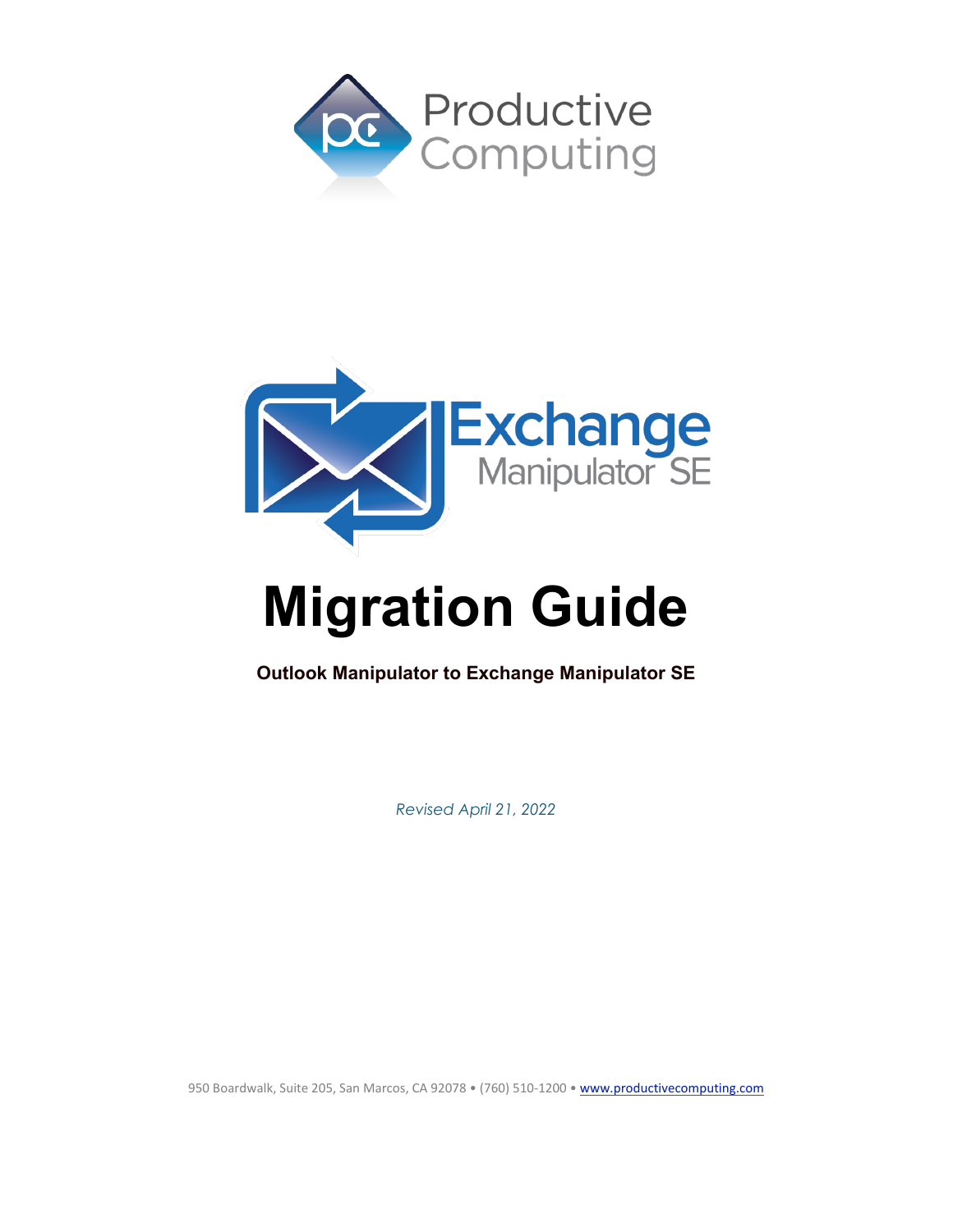This migration guide is intended to provide guidance on migrating your scripts from using the Outlook Manipulator plug-in integrated to communicate with the Microsoft® Outlook application to using the Exchange Manipulator SE plug-in features. This migration guide only applies if your solution is designed to communicate with Exchange accounts; if usage of IMAP/POP3, Gmail, or other non-Exchange mailbox accounts are required, the original Outlook Manipulator plug-in integration will suffice.

The Exchange Manipulator SE plug-in also allows for server-side integration. For further information on server-side integration, please refer to the Developer's Guide.

# Authentication

Unlike the Outlook Manipulator, the Exchange Manipulator SE plug-in provides two different forms of authentication, depending on what kind of Exchange server the plug-in will communicate with:

1) Exchange On-Premise, which is a locally-hosted Exchange server, usually in-house or innetwork

2) Exchange Online, which is an Exchange server hosted online through the Office 365 or Outlook 365 mailbox service

For communicating with Exchange On-Premise servers, the solution should use the "PCEX Authenticate" function, providing the mailbox address, user name, password, and optionally the domain. The method of communication with On-Premise servers is known as "basic authentication", as it requires a basic username and password to connect to the mailbox.

For communicating with Exchange Online servers, the solution should use the "PCEX\_BeginSession" and "PCEX\_Authorize" functions. Exchange Online servers require "OAuth" authentication methods in order rto establish a connection, which explains why authentication takes place in a two-step process. For more information on authentication, as well as how to configure the plug-in for communicating with Exchange On-Premise and Exchange Online servers, please refer to the Developer's Guide.

### Authenticated User Permissions

When the plug-in has successfully authenticated with Exchange, all communication will be performed as though the user had performed the actions. This also means that anything the user has permission to perform, the plug-in will also have permission to perform. If the solution attempts to communicate using another user's mailbox while authenticated (this is similar to calling PCEM\_OpenRootFolder on another Outlook account's mailbox), the plug-in will only be able to do what that other mailbox allows the authenticated user to do.

For more information on this, please see the example present in the Developer's Guide and in the entry for PCEX OpenMailbox in the Functions Guide.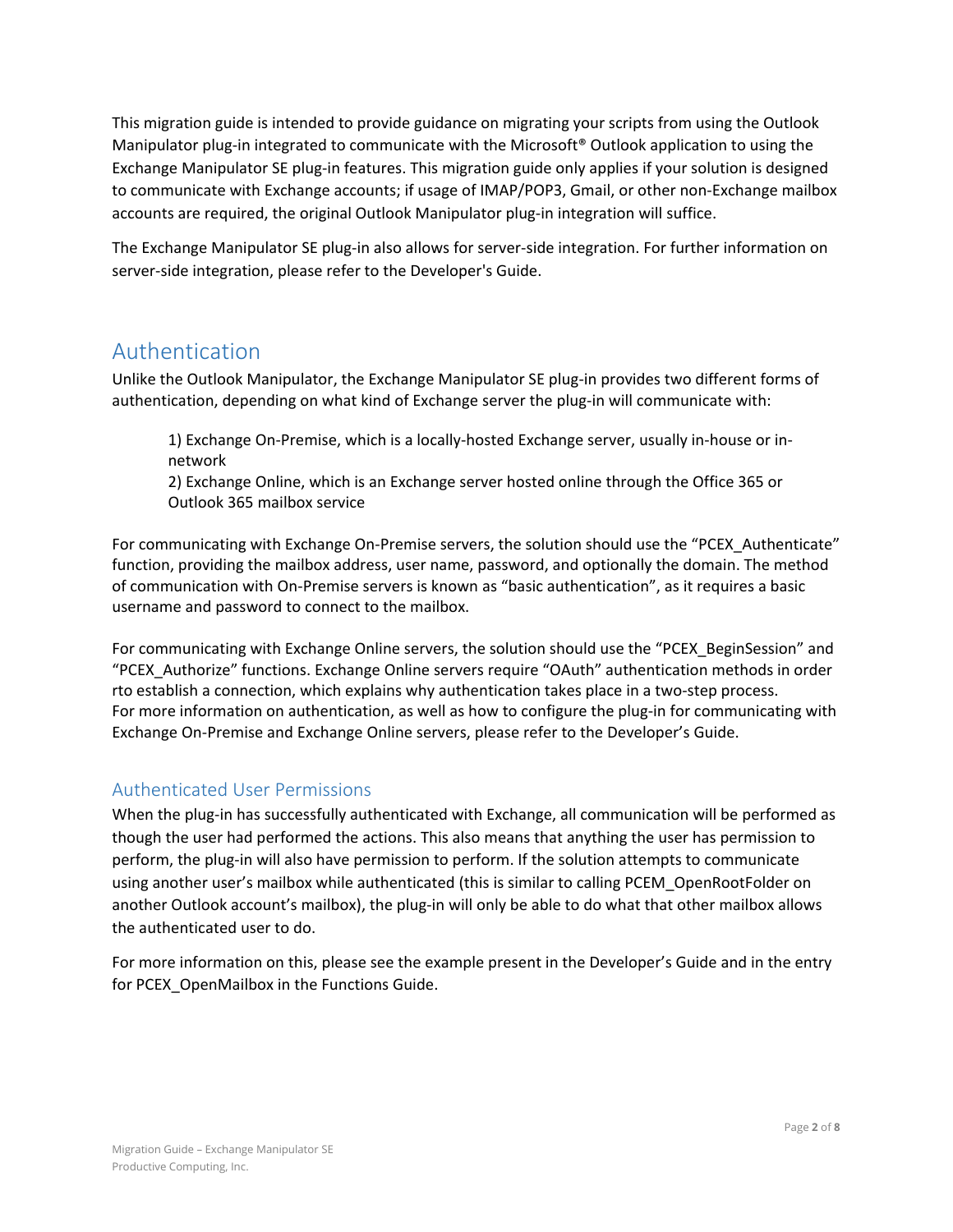# Functional Workflows

The Exchange Manipulator SE plug-in functions very similarly to the Outlook Manipulator plug-in withregards to its logical order of operations and handling of records and folders. To pull an email into FileMaker, for example, the plug-in would perform the following logical pseudoscript:

PCEX Authenticate PCEX OpenFolder( Some Mail Folder ) PCEX\_OpenRecord( Record's Unique Identifier ) PCEX\_GetFieldData( Some Field ) Repeat until done

The plug-in can also navigate records using PCEX\_GetFirstRecord and PCEX\_GetNextRecord, similar to the Outlook Manipulator's PCEM\_GetFirstRecord and PCEM\_GetNextRecord functions.

However, due to the inherent differences in the underlying structures of the Exchange Manipulator SE and Outlook Manipulator plug-ins, the plug-in functions will not map when replacing the Outlook Manipulator plug-in with the Exchange Manipulator SE plug-in. We advise keeping the original Outlook Manipulator plug-in installed while performing the migration so that your scripting will retain the original plug-in function calls, and reference those when replacing the functions with those from the Exchange Manipulator SE plug-in.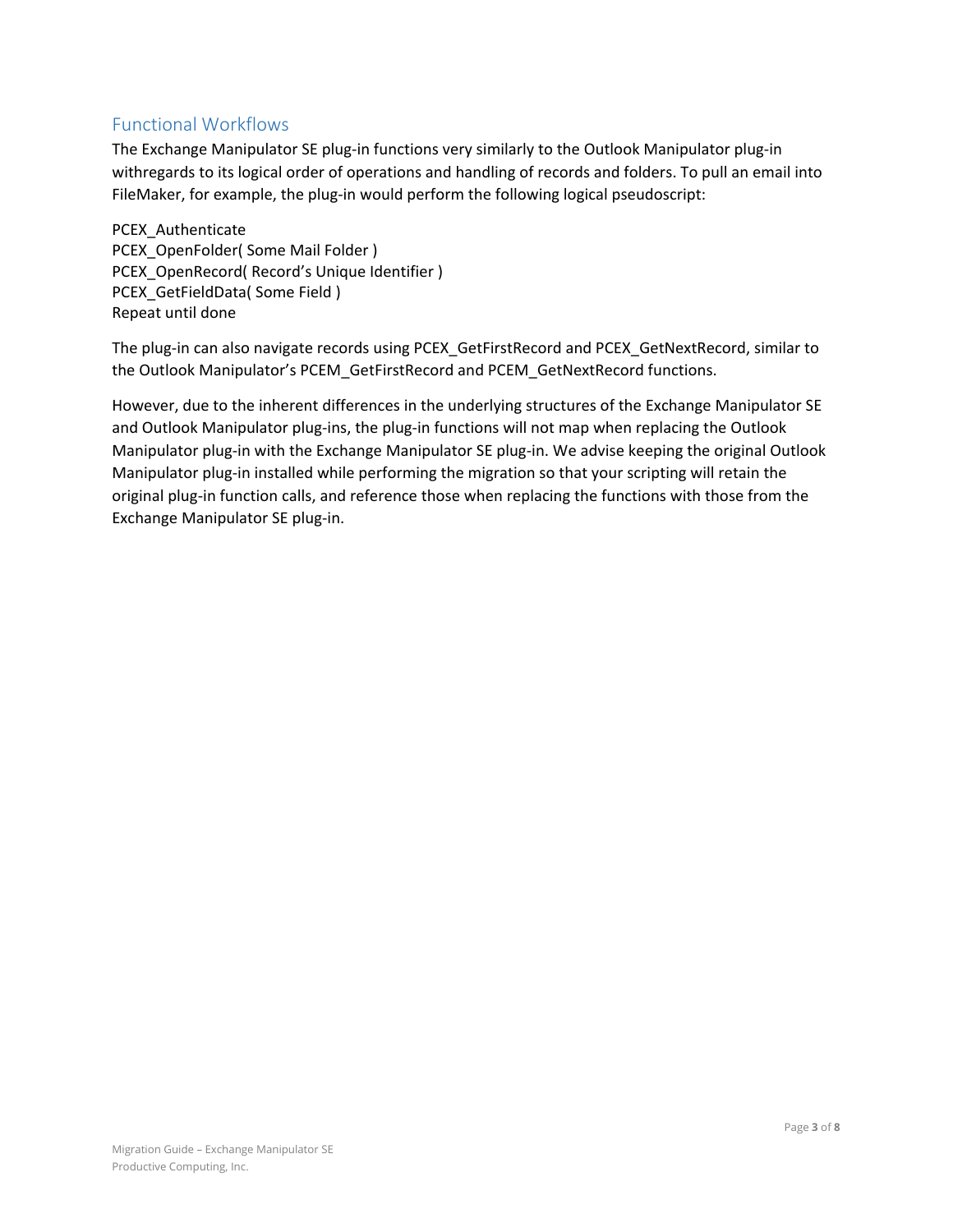# Functions

The following table displays a mapping of functions from the Outlook Manipulator plug-in to the Exchange Manipulator SE plug-in. Functions in **blue** are only found in the Outlook Manipulator plug-in, and functions in **green** are only found in the Exchange Manipulator plug-in:

| <b>Outlook Manipulator</b>                    | <b>Exchange Manipulator SE</b>              |
|-----------------------------------------------|---------------------------------------------|
| PCEM_GetOperatingMode                         | PCEX_GetOperatingMode                       |
| PCEM Register( ServerName ; ServerPort ;      | PCEX_Register( ServerName ; ServerPort ;    |
| ServerPage ; LicenseID)                       | ServerPage ; LicenseID )                    |
| PCEM_Version(Type)                            | PCEX_Version(Type)                          |
| PCEM_Authenticate( Username ; Password )      | PCEX_Authenticate(Email; optUsername;       |
|                                               | optPassword; optDomain)                     |
| <b>PCEM_AddOneOffMember( Name ; Address ;</b> |                                             |
| Type)                                         |                                             |
| <b>PCEM_CreateCustomField(Name; Type)</b>     |                                             |
| PCEM_DeleteCurentRecord( bPermanent )         | PCEX_DeleteCurrentRecord(bPermanent)        |
| PCEM_DeleteRecord(OutlookID; Permanent)       | PCEX_DeleteRecord(EntryID; bPermanent)      |
| <b>PCEM_Display(ShowInForeground)</b>         |                                             |
| PCEM_FilterByLastModified(Timestamp)          | PCEX_FilterByLastModified(Timestamp)        |
| PCEM GetCustomFieldData(FieldName)            | PCEX_GetCustomFieldData(FieldName;          |
|                                               | FieldType)                                  |
| PCEM_GetFieldData(FieldName)                  | PCEX_GetFieldData(FieldName)                |
| PCEM_MoveRecord(FolderPath)                   | PCEX_MoveRecord(FolderPath)                 |
| PCEM_NewRecord(optModule)                     | PCEX_NewRecord( optModule )                 |
| PCEM OpenRecord(OutlookID)                    | PCEX_OpenRecord(EntryID)                    |
| PCEM_OpenSavedItem(strPath)                   |                                             |
| PCEM_SaveRecord(optionalParam)                | PCEX_SaveRecord(optParam)                   |
| PCEM_SaveRecordAsMsg(strPath)                 | PCEX_SaveRecordAsEML(strPath)               |
| PCEM_SendMail(To; Cc; Bcc; Subject; Body;     | PCEX_SendMail(To; Cc; Bcc; Subject; Body;   |
| Attachments ; optUseHTML)                     | Attachments ; optUseHTML)                   |
| PCEM_SetFieldData(FieldName; Data)            | PCEX_SetFieldData(FieldName;FieldData)      |
| PCEM_VerifyFieldData(FieldName; VerifyData)   | PCEX_VerifyFieldData(FieldName; VerifyData) |
| PCEM_SetCustomFieldData(FieldName; Data;      | PCEX_SetCustomFieldData(FieldName;          |
| optType)                                      | FieldData ; FieldType)                      |
| PCEM_AddAttachment(FilePath; Name)            | PCEX_AddAttachment(FilePath; Name)          |
| PCEM GetAttachmentCount                       | PCEX_GetAttachmentCount                     |
| PCEM_GetAttachmentName( Index ;               | PCEX_GetAttachmentName( Index )             |
| optTruncated)                                 |                                             |
| PCEX_GetAttachmentSize( Index )               | PCEX GetAttachmentSize( Index )             |
| PCEX SaveAttachment(FilePath; Index)          | PCEX_SaveAttachment(FilePath; Index)        |
| PCEM DeleteAllRecords(ExcludePrivate;         | PCEX_DeleteAllRecords(ExcludePrivate;       |
| ExcludeDistList)                              | ExcludeDistList)                            |
| PCEM_EmptyAllDeletedItems                     | PCEX_EmptyAllDeletedItems                   |
| PCEM_GetCurrentFolderName                     | PCEX_GetCurrentFolderName                   |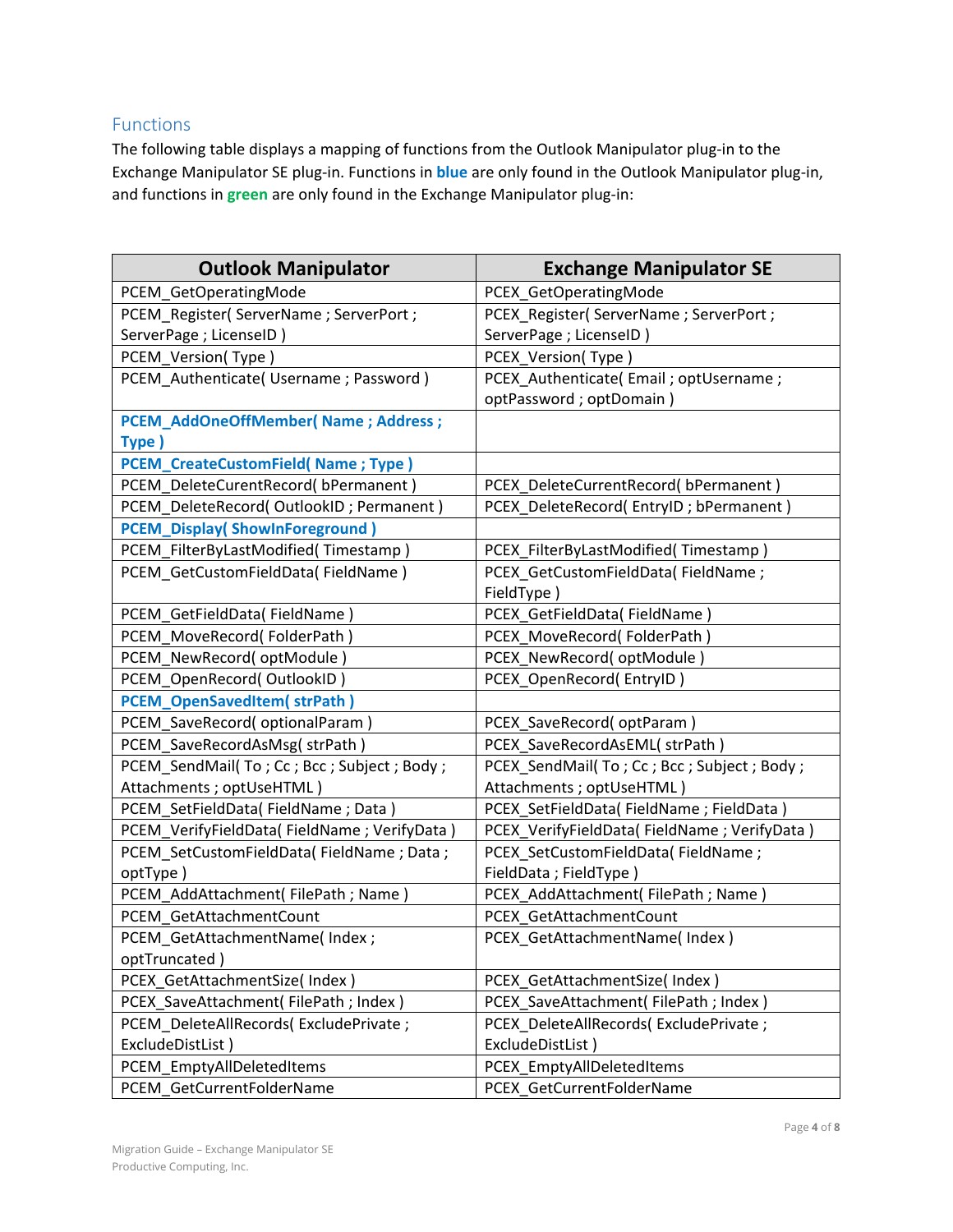| PCEM GetFirstFolder                         | PCEX GetFirstFolder                           |
|---------------------------------------------|-----------------------------------------------|
| PCEM GetNextFolder                          | PCEX GetNextFolder                            |
| PCEM GetFirstRecord                         | PCEX GetFirstRecord                           |
| PCEM GetNextRecord                          | PCEX GetNextRecord                            |
| PCEM GetDefaultFolderName(ItemType)         | PCEX GetDefaultFolderName(ItemType)           |
| PCEM GetFolderID                            | PCEX GetFolderID                              |
| PCEM GetFolderType                          | PCEX GetFolderType                            |
| PCEM GetRecordCount                         | PCEX GetRecordCount                           |
| PCEM_NewFolder(Name; Type)                  | PCEX_NewFolder(Name; Type)                    |
| PCEM OpenFolder(FolderPath)                 | PCEX OpenFolder(FolderPath)                   |
| <b>PCEM GetFirstRootFolder</b>              |                                               |
| <b>PCEM GetNextRootFolder</b>               |                                               |
| PCEM OpenRootFolder( RootFolderName)        | PCEX OpenMailbox( MailboxName)                |
| PCEM OpenSharedFolder( ContactName ; Folder | PCEX OpenSharedFolder( ContactName ; Folder ) |
|                                             |                                               |
| <b>PCEM_RPClearRecurrencePattern</b>        |                                               |
| PCEM_RPCloseOccurrenceItem( optSaveChanges  |                                               |
|                                             |                                               |
| PCEM_RPCloseRecurrencePattern(              |                                               |
| optSaveChanges)                             |                                               |
| <b>PCEM_RPDeleteOccurrence(Date)</b>        |                                               |
| <b>PCEM_RPGetExceptionCount</b>             |                                               |
| <b>PCEM_RPOpenOccurrence(Date)</b>          |                                               |
| <b>PCEM_RPOpenRecurrencePattern</b>         |                                               |
| <b>PCEM_RPOpenFirstException</b>            |                                               |
| <b>PCEM_OpenNextException</b>               |                                               |
| <b>PCEM_RPOpenExceptionAt(Index)</b>        |                                               |
|                                             | <b>PCEX GetContactImage</b>                   |
|                                             | <b>PCEX_SetContactImage(Image)</b>            |
|                                             | <b>PCEX GetAttachmentCID(Index)</b>           |

#### Notable Differences:

- 1) The Exchange Manipulator SE plug-in does not have the ability to access and navigate a list of available "root folders" from the Exchange environment, as those root folders are a construct of the Outlook application. As a result, the GetFirstRootFolder and GetNextRootFolder functions are not available in the Exchange Manipulator SE plug-in. Other root folders or "mailboxes" can still be accessed, but must be specified explicitly by name when calling PCEX\_OpenMailbox.
- 2) The ability to manipulate recurrence patterns is not currently implemented in the Exchange Manipulator SE plug-in.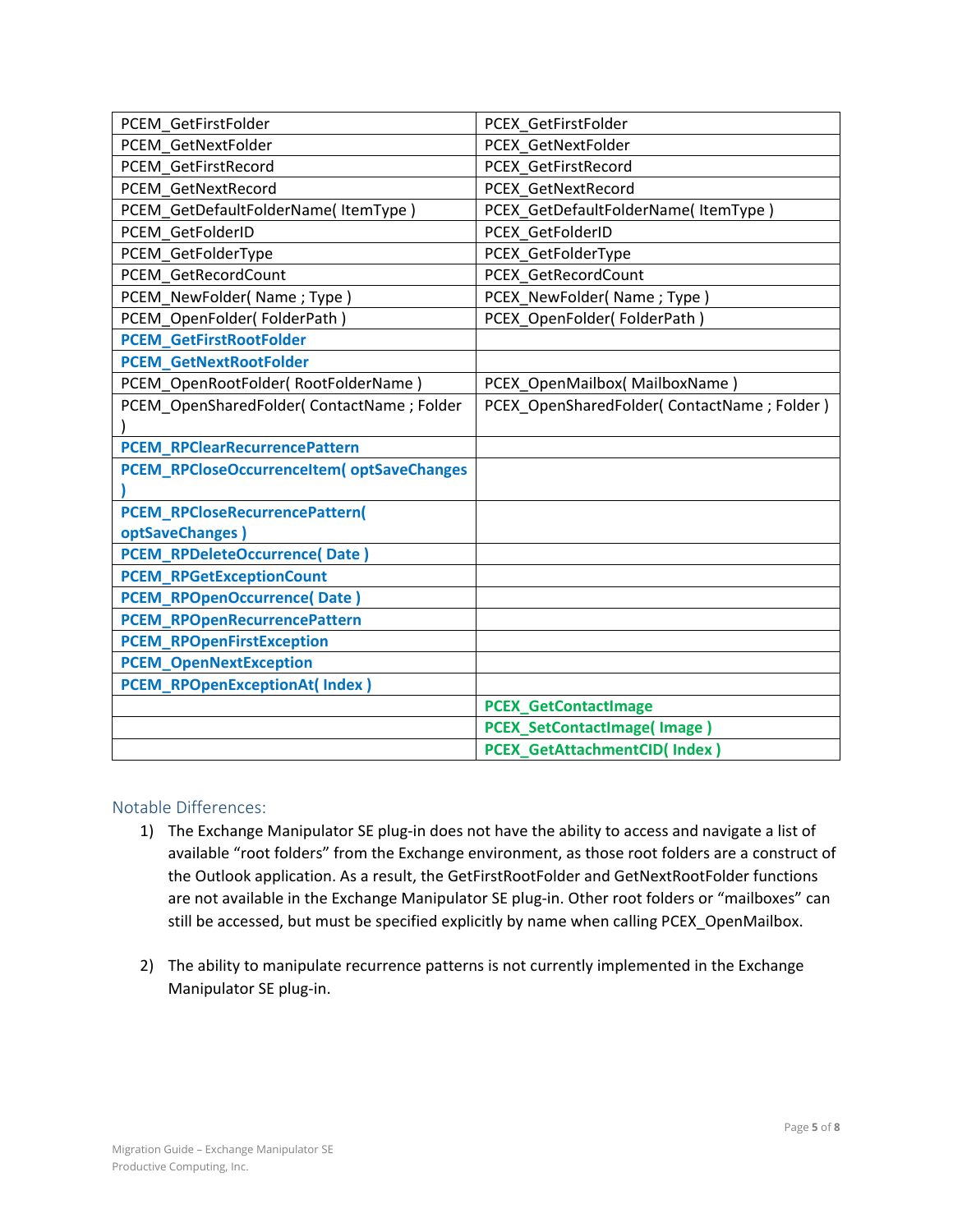#### **Scripting**

The way that data is accessed, manipulated, and transferred between FileMaker and an Exchange account in the Exchange Manipulator SE plug-in is primarily similar to the methodology of the Outlook Manipulator plug-in.

The following is a comparison of scripts showing the similarity of the Exchange Manipulator SE plug-in and the Outlook Manipulator plug-in.

Below is the script for adding a contact named John Smith to a Contacts subfolder called "Summer Friends" using the Outlook Manipulator:

```
# Open the root folder
If [PCEM OpenRootFolder ( Main::gFolder Root ) <> 0]
   Show Custom Dialog ["Warning"; PCEM GetLastError]
    Exit Script [Text Result:]
End If
# Open the folder (sets the pointer in Outlook to the specified folder)
Set Variable [$FolderID; Value: PCEM_OpenFolder( "/Contacts/Summer Friends" )]
If [$FolderID = "!!ERROR!!" or $FolderID = "?"]
    Show Custom Dialog ["Warning"; PCEM_GetLastError]
    Exit Script [Text Result:]
End If
# New Record
If [PCEM_NewRecord( "Contacts" ) <> 0]
    Show Custom Dialog ["Warning"; PCEM_GetLastError]
    Exit Script [Text Result:]
End If
# Set fields; more fields are available, but we're only using a small set.
Set Variable [$result; Value: PCEM_SetFieldData ( "First Name" ; "John" )]
Set Variable [$result; Value: PCEM_SetFieldData ( "Last Name" ; "Smith" )]
Set Variable [$result; Value: PCEM_SetFieldData ( "E-mail" ; "John.Smith@TestCompany.com"
)]
Set Variable [$result; Value: PCEM_SetFieldData ( "Home Address City" ; "Testville" )]
Set Variable [$result; Value: PCEM_SetFieldData ( "Home Address Country" ; "USA" )] 
Set Variable [$result; Value: PCEM_SetFieldData ( "Home Address Postal Code" ; "55555" )]
Set Variable [$result; Value: PCEM_SetFieldData ( "Home Address State" ; "Testsota" )]
Set Variable [$result; Value: PCEM SetFieldData ( "Home Address Street" ; "123 Any Lane" )]
# Save the record
Set Variable [$OutlookID; Value: PCEM_SaveRecord]
If [$0utlookID = "!!ERROR!!" or $0utlookID = " Show Custom Dialog ["Warning"; PCEM_GetLastError]
    Exit Script [Text Result:]
End If
# Store the Outlook ID for future use
Set Field [Contacts::OutlookID; $OutlookID]
```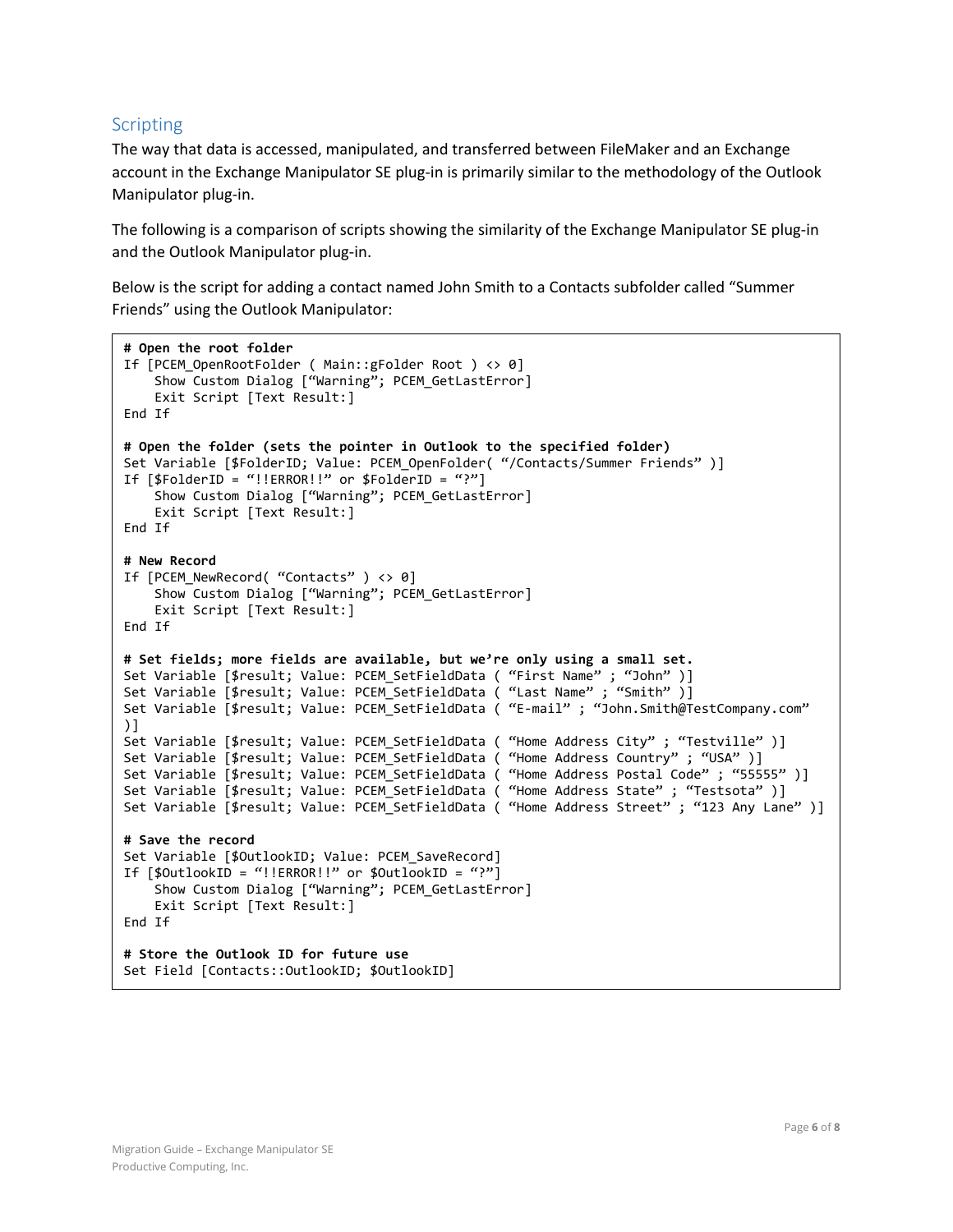The following script demonstrates the same process of adding a contact to the "Summer Friends" Contact folder using the Exchange Manipulator SE plug-in:

```
# Open the root mailbox
If [PCEX OpenMailbox ( Main::gFolder Mailbox ) <> 0]
   Show Custom Dialog ["Warning"; PCEX GetLastError]
    Exit Script [Text Result:]
End If
# Open the folder
Set Variable [$FolderID; Value: PCEX_OpenFolder( "/Contacts/Summer Friends" )]
If [$FolderID = "!!ERROR!!" or $FolderID = "?"]
    Show Custom Dialog ["Warning"; PCEX_GetLastError]
    Exit Script [Text Result:]
End If
# New Record
If [PCEX NewRecord( "Contacts" ) <> 0]
   Show Custom Dialog ["Warning"; PCEX GetLastError]
    Exit Script [Text Result:]
End If
# Set fields; more fields are available, but we're only using a small set.
Set Variable [$result; Value: PCEX_SetFieldData ( "First Name" ; "John" )]
Set Variable [$result; Value: PCEX_SetFieldData ( "Last Name" ; "Smith" )]
Set Variable [$result; Value: PCEX_SetFieldData ( "E-mail" ; "John.Smith@TestCompany.com" 
)]
Set Variable [$result; Value: PCEX_SetFieldData ( "Home Address City" ; "Testville" )]
Set Variable [$result; Value: PCEX_SetFieldData ( "Home Address Country" ; "USA" )]
Set Variable [$result; Value: PCEX_SetFieldData ( "Home Address Postal Code" ; "55555" )]
Set Variable [$result; Value: PCEX_SetFieldData ( "Home Address State" ; "Testsota" )]
Set Variable [$result; Value: PCEX_SetFieldData ( "Home Address Street" ; "123 Any Lane" )]
# Save the record
Set Variable [$EntryID; Value: PCEX_SaveRecord]
If [$Entropy = "!!EROR!!" or $Entropy = "? Show Custom Dialog ["Warning"; PCEX_GetLastError]
    Exit Script [Text Result:]
End If
# Store the Entry ID for future use
Set Field [Contacts::EntryID; $EntryID]
```
As the above scripts show, the functionality of the two plug-ins is quite similar. When converting the scripts and calculation function calls from using Outlook Manipulator to using Exchange Manipulator SE, as mentioned earlier in this document, we highly recommend keeping the original Outlook Manipulator plug-in installed and loaded by FileMaker, so that the new functions can be matched quickly and easily.

If you are planning on using the server-side implementation of the Exchange Manipulator SE plug-in, please refer to the Developer's Guide for tips and tricks on using the Exchange Manipulator SE plug-in in a server environment.